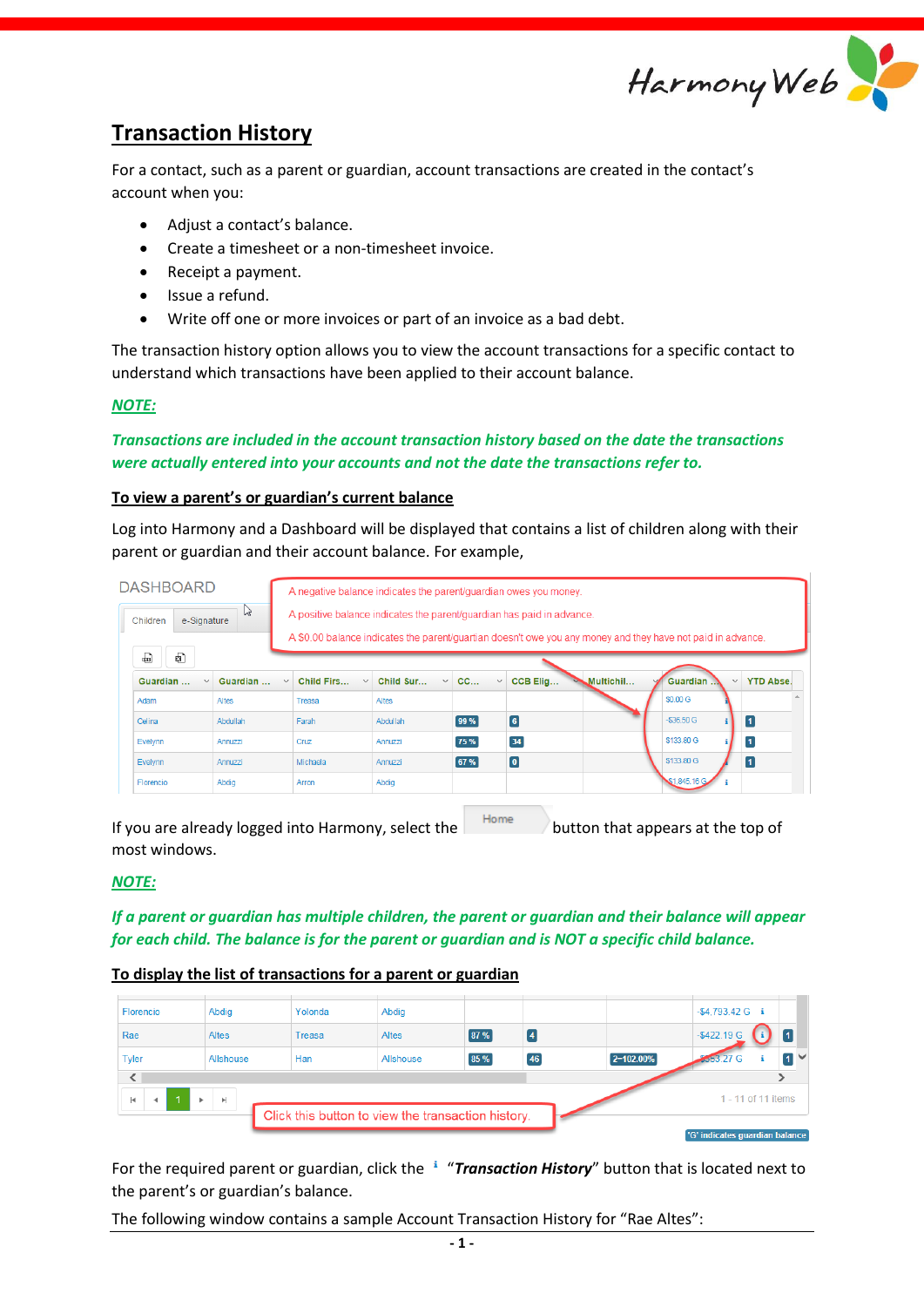

| Created<br>$\checkmark$  | Trans, Date<br>$\checkmark$ | <b>Type</b><br>$\checkmark$ | Amount<br>$\checkmark$ | <b>Balance After</b><br>$\checkmark$ | Reference<br>$\checkmark$ | 會<br>$\boldsymbol{c}$ |   |
|--------------------------|-----------------------------|-----------------------------|------------------------|--------------------------------------|---------------------------|-----------------------|---|
| 13/12/2016 10:30 AM      | 13/12/2016                  | Invoice                     | $-$13.20$              |                                      | $-$422.19$ INV-1030       |                       | ∧ |
| 07/12/2016 12:24 PM      | 07/12/2016                  | Receipt                     | \$300.00               |                                      | -\$408.99   REC-1008      |                       |   |
| 06/12/2016 04:15 PM      | 06/12/2016                  | <b>Timesheet Fee</b>        | $-$240.00$             |                                      | -\$708.99   INV-1022      |                       |   |
| 06/12/2016 04:15 PM      | 06/12/2016                  | <b>Timesheet Levies</b>     | $-$16.00$              |                                      | -\$468.99 INV-1022        |                       |   |
| 06/12/2016 04:15 PM      | 06/12/2016                  | Attendance Subsidies        | \$19.67                |                                      | -\$452.99   INV-1022      |                       |   |
| 06/12/2016 12:54 PM      | 06/12/2016                  | <b>Timesheet Fee</b>        | $-$ \$240.00           |                                      | $-$472.66$ INV-1016       |                       |   |
| 06/12/2016 12:54 PM      | 06/12/2016                  | <b>Timesheet Levies</b>     | $-$16.00$              |                                      | $-$ \$232.66   INV-1016   |                       |   |
| 06/12/2016 12:54 PM      | 06/12/2016                  | <b>Attendance Subsidies</b> | \$19.67                |                                      | $-$ \$216.66   INV-1016   |                       |   |
| 06/12/2016 12:52 PM      | 06/12/2016                  | <b>Timesheet Fee</b>        | $-$ \$240.00           |                                      | $-$ \$236.33   INV-1015   |                       |   |
| 06/12/2016 12:52 PM      | 06/12/2016                  | <b>Timesheet Levies</b>     | $-$16.00$              |                                      | \$3.67 INV-1015           |                       |   |
| 06/12/2016 12:52 PM      | 06/12/2016                  | <b>Attendance Subsidies</b> | \$19.67                |                                      | \$19.67   INV-1015        |                       |   |
| $\overline{\phantom{a}}$ |                             |                             |                        |                                      |                           | $\rightarrow$         |   |

# *NOTE:*

*Account transactions are included in the account balances based on the date the transactions were actually entered into your accounts and not the date the transactions refer to.*

# **To locate one or more transactions in the list**

The list of transactions may become long; however, apart from browsing through the list, you can change the view so you only see the transactions that you are interested in by applying one or more filters.

For example, to see all the transactions with the text "INV-1015" in their "Reference":

Click on the "*Down Arrow*" button in the contact "*Name*" column header.

Click on "*Filter*" to display the filter details



Select "*Contains*" from the list of filter options.

Enter the text "INV-1015" (it doesn't matter if you enter the text in upper, lower, or mixed case).

Click on the "*Filter*" button to display the records that match the filter.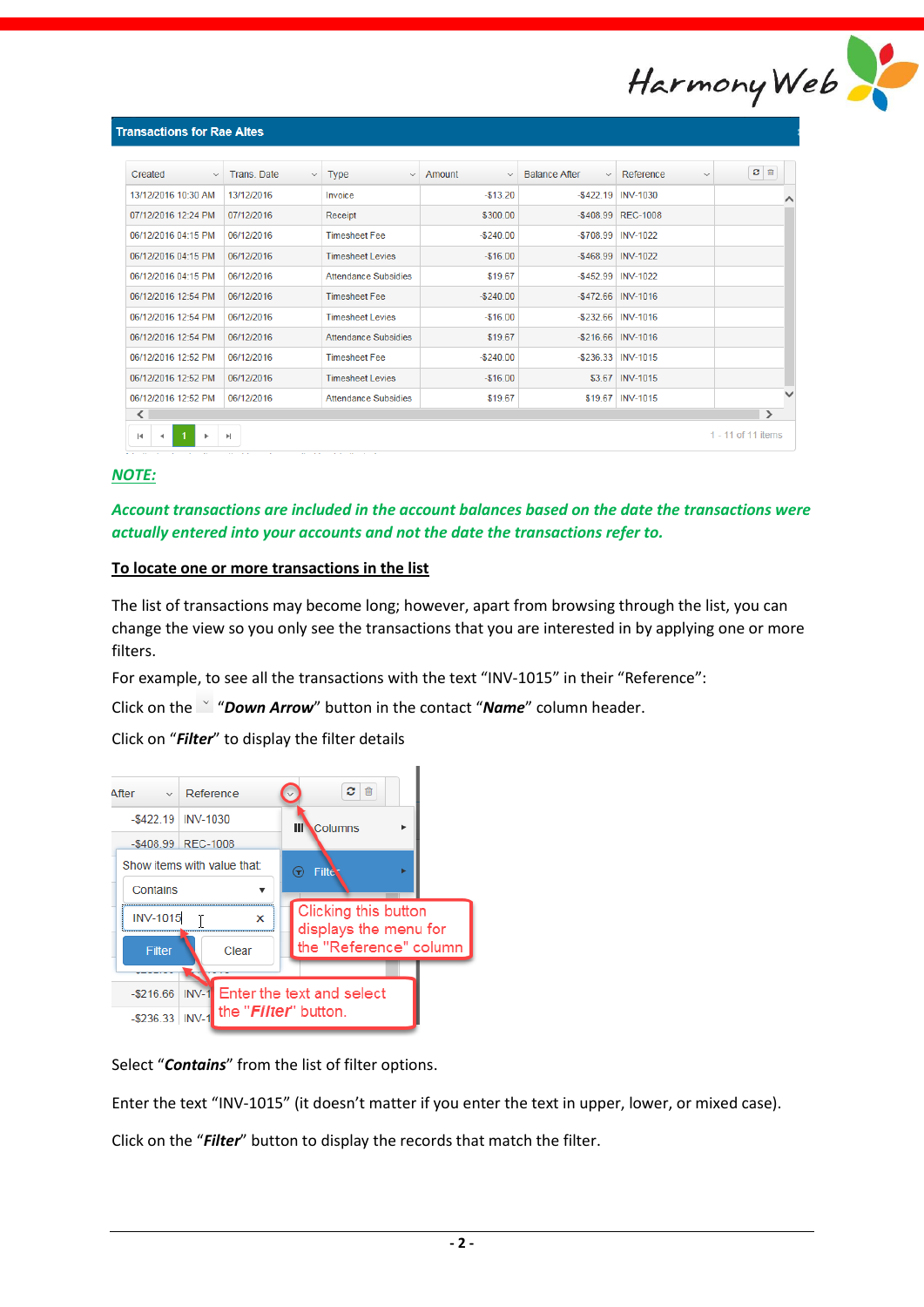| Harmony Web |  |
|-------------|--|

| <b>Transactions for Rae Altes</b>                                          |                             |                                                                             |                        |                                                                        |                    |               |
|----------------------------------------------------------------------------|-----------------------------|-----------------------------------------------------------------------------|------------------------|------------------------------------------------------------------------|--------------------|---------------|
| Created<br>$\checkmark$                                                    | Trans, Date<br>$\checkmark$ | Type<br>$\checkmark$                                                        | Amount<br>$\checkmark$ | <b>Balance After</b><br>$\checkmark$                                   | Reference          |               |
| 06/12/2016 12:52 PM                                                        | 06/12/2016                  | <b>Timesheet Fee</b>                                                        | $-5240.00$             |                                                                        | -\$236.35 INV-1015 |               |
| 06/12/2016 12:52 PM                                                        | 06/12/2016                  | <b>Timesheet Levies</b>                                                     | $-$16.00$              |                                                                        | \$3.67 INV-1015    |               |
| 06/12/2016 12:52 PM                                                        | 06/12/2016                  | <b>Attendance Subsidies</b>                                                 | \$19.67                |                                                                        | \$19.67 INV-1015   |               |
|                                                                            |                             |                                                                             |                        |                                                                        |                    | $\rightarrow$ |
| H.<br>$\blacksquare$<br>Þ.<br><sup>A</sup> Indicates invoice items that hi | $\mathbb{P}$                | The white background indicates a<br>filter has been applied to this column. |                        | When a filter is applied, the Trash Can<br>button is displayed in red. |                    |               |

# **To remove all the filters**

Click the "*Clear all Filters*" button.

All the filters will be removed, all the transactions will be displayed, and the "*Clear all Filters*" button will be disabled and displayed in light grey.

# **To refresh the list of transactions**

If you set filters for multiple columns, you will need to select the "*Search*" button to apply all the filters to the list of transactions.

| Created<br>$\checkmark$ | Trans, Date<br>$\checkmark$ | <b>Type</b><br>$\checkmark$ | Amount<br>$\checkmark$ | Balance After<br>$\checkmark$ | Reference            | øΙ<br>$\checkmark$ |
|-------------------------|-----------------------------|-----------------------------|------------------------|-------------------------------|----------------------|--------------------|
| 06/12/2016 12:52 PM     | 06/12/2016                  | <b>Timesheet Fee</b>        | $-$ \$240.00           |                               | -\$236.33   INV-1015 |                    |
| 06/12/2016 12:52 PM     | 06/12/2016                  | <b>Timesheet Levies</b>     | $-$16.00$              |                               | \$3.67 INV-1015      |                    |
| 06/12/2016 12:52 PM     | 06/12/2016                  | Attendance Subsidies        | \$19.67                |                               | \$19.67   INV-1015   |                    |
|                         |                             |                             |                        |                               |                      | $\rightarrow$      |

# **What are the column headings?**

The "*Created*" column contains the date the transaction was entered into the system.

The "*Trans. Date*" column contains the date the transaction refers to. For example, you may create an invoice today, but you can set the invoice date (Transaction Date) to the date the expense was actually incurred.

The "*Type*" column contains the name of the type of transaction. For example, "Invoice", Receipt".

# *NOTE:*

*The transaction type for a non-timesheet invoice will be "Invoice", however, timesheet invoices are broken down into multiple transaction types, such as "Timesheet Fee", Timesheet Levies", "Attendance Subsidies".*

The "*Amount*" column contains the transaction amount.

# *NOTE:*

*If the amount is negative, the parent's or guardian's account is debited.*

*If the balance is positive, the parent's or guardian's account is credited.*